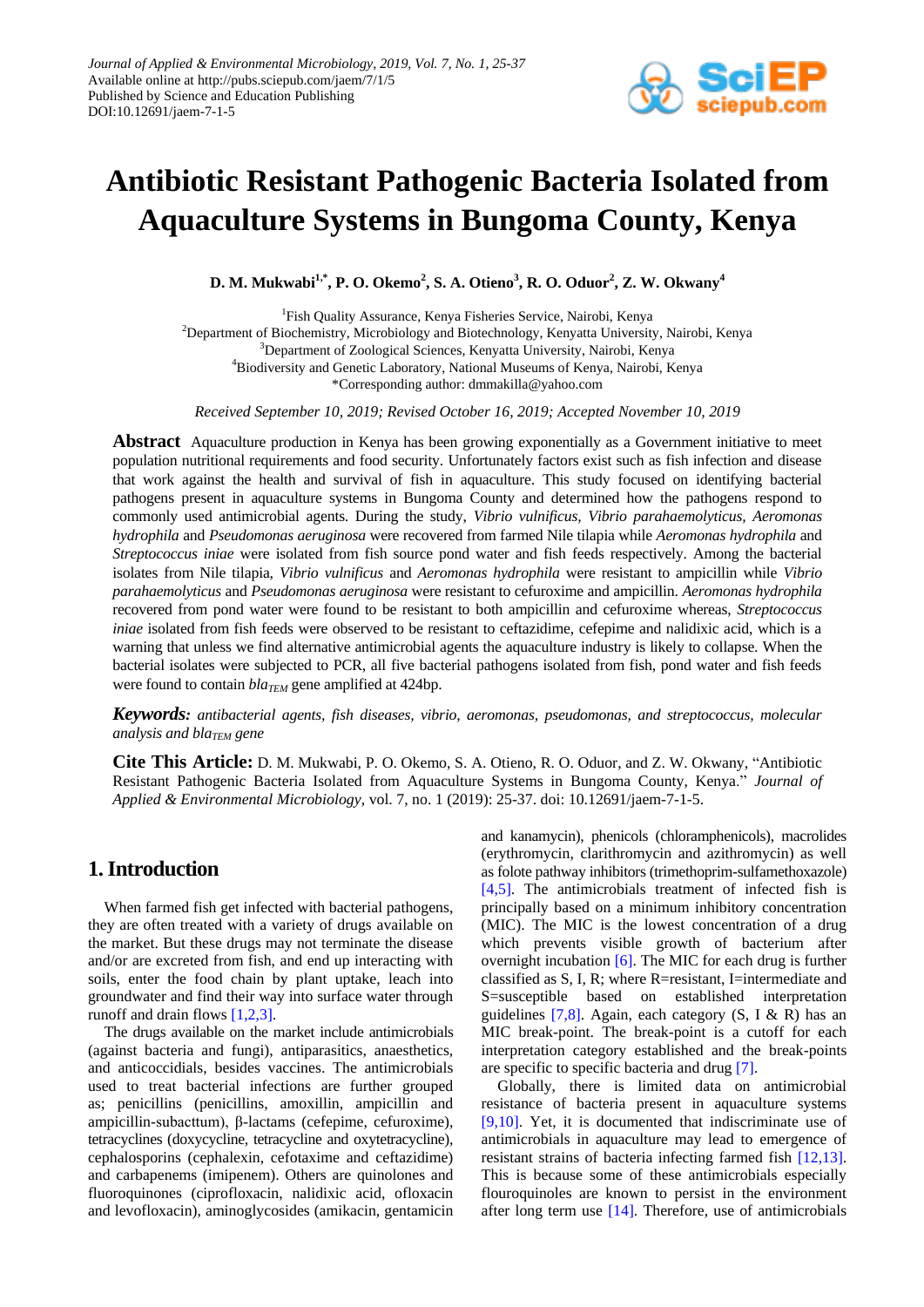in the treatment of infected farmed fish should be monitored frequently in order to evaluate the emergence and spread of pathogenic bacterial resistance. *Vibrio vulnificus*  isolated from oysters of Louisiana Gulf in USA were found susceptible to ciprofloxacin, gentamicin, cefotaxime and ceftazidime as well as ampicillin [\[15\]](#page-12-1) while *Vibrio vulnificus* isolates from German coastal waters were found susceptible to nalidixic acid, ampicillin, cefotaxime and Ceftazidime while resistant to amikacin and gentamicin [\[16\].](#page-12-2) On the other hand, *Vibrio parahaemolyticus*  isolated from Korean seafood were observed to be resistant to cefotaxime and ceftazidime [\[17\]](#page-12-3) whereas, *Vibrio parahaemolyticus* resistant to ampicillin, amikacin, cefotaxime and ceftazidime were recorded for isolates recovered from shellfish in Selangor, Malaysia [\[18\].](#page-12-4)

*Aeromonas hydrophila* isolated from fish and crabs in Western Australia were susceptible to amikacin, cefepime, ciprofloxacin, gentamicin, ceftazidime and nalidixic acid [\[19\]](#page-12-5) while, *Aeromonas hydrophila* isolated from sea cucumber, bivalves and sea sediments in Melaka in Malaysia were resistant to ampicillin and nalidixic acid [\[20\].](#page-12-6) Further, *Aeromonas hydrophila* isolated from wastewater in Eastern Cape Province, South Africa were resistant to ampicillin but susceptible to gentamicin, cefotaxime, ciprofloxacin and nalidixic acid [\[21\].](#page-12-7) Locally, the bacterium has been recovered from River Njoro in Nakuru County (wild aquatic environment) and found to be resistant to ampicillin, gentamicin and ceftazoxime but sensitive to ciprofloxacin, nalidixic acid ceftazidime and cefotaxime [\[22\].](#page-12-8) The *Pseudomonas aeruginosa* isolated from Armenian fish farms was found to be resistant to ampicillin [\[12\].](#page-11-5) On the other hand, *Streptococcus iniae*  sampled from fish farms in Jeju Island, Korea were recorded as being susceptible to cefotaxime [\[23\].](#page-12-9)

Bacteria are known to trigger mechanisms to resist drugs either biochemically or genetically. Biochemically, bacteria resist antibiotics by inactivating drugs with enzymes; reducing drug access to sites of action through cell wall thickening; altering the drugs target so that antibacterials no longer binds to it; bypassing drug's metabolism of working; and developing tolerance. On the other hand, genetic mechanism involves acquiring and expressing antibiotic resistance genes [\[24,25,26\].](#page-12-10) Antibiotic resistance pattern among the bacterial strains may be varied depending on the place of origin of the strains [\[27\].](#page-12-11) Some of the known antibiotic resistance genes are *aadA*, *strA* and *strB* which confer resistance to aminoglycosides; *sul1*, *sul2* and *sul3* which confer resistance to sulphonamides; *floR* and *cmlA* genes conferring resistance to phenicols. Other genes are AmpC-types (*CMY*, *FOX*, *MOX* and *LAT*), oprL (*gyrA* and *gyrB*), *ermB* and β-lactams (*TEM*, *SHS* and *CTX-M*) that are known to confer resistance to lactam[s \[28,29\].](#page-12-12)

The β-lactam genes encode enzymes β-lactamases which catalyse the hydrolysis of amide bond of β-lactam ring present in the β-lactam antibiotics, helping the spread of β-lactam resistant bacterial strains [\[28\].](#page-12-12) The *blaTEM* gene encoding antibacterial resistance may be placed on transferable elements such as plasmids, integrons and transposons  $[30]$ . However, the β-lactam genes were originally located on the bacterial chromosome [\[31,32\].](#page-12-14) Multiple antibiotic resistances is associated with plasmids in many species of bacteria [\[33\].](#page-12-15) The *bla<sub>TEM</sub>* genes are prevalently plasmid-mediated in Gram negative bacteria and the occurrence could be as high as 61[% \[34, 35\].](#page-12-16)

# **2. Objective of the Study**

The objectives of the study were to; (i) determine sensitivity of pathogenic bacteria isolated from pond water, fish feeds and Nile tilapia in Bungoma County against selected antibacterial agents, and (ii) determine the relationship between the antibacterial resistance phenotypes and the genomic antibacterial resistance genes present in the pathogenic bacteria isolated from pond water, fish feeds and Nile tilapia grown in aquaculture systems in Bungoma County.

# **3. Materials and Methods**

#### **3.1. Sensitivity Tests**

The antimicrobials such as amikacin (AK), ampicillin (AX), cefepime (CPM), cefotaxime (CTX), cefuroxime (CXM), ceftazidime (CAZ), ciprofloxacin (CIP), gentamicin (GEN), and nalidixic acid (NA) (Himedia) which were tested are commonly used antibiotics. The isolated and identified pathogenic bacteria [\[36\]](#page-12-17) that had been stored in double strength nutrient broth (added glycerol) were subcultured on nutrient agar and incubated for 24h at  $30^{\circ}$ C. Thereafter, using a sterile wireloop, each bacterial strain was spread on Mueller-Hinton agar (Himedia) plate. Impregnated antimicrobials on a disc at a concentration of 30µg for each disc were placed on each prepared Mueller-Hinton agar (Himedia) plate containing bacterial strains and incubated for 24h at 30°C. After 24h, the diameter of developed clear zones of each disc were measured in millimetres (mm) and recorded. The diameter of clear zones of each disc was classified for each drug as resistant, intermediate or susceptible depending on the break-points.

#### **3.2. Molecular Analysis**

The isolated pathogenic bacteria (*Aeromonas hydrophila, Vibrio vulnificus, Vibrio parahaemolyticus, Pseudomonas aeruginosa* and *Streptococcus iniae*) that had been refrigerated were taken to the National Museums of Kenya Genetic Laboratory. The isolates were subjected to genotypic analysis using self-designed oligonucleotide primer *blaTEM* gene based on nucleotide sequence of the *blaTEM* gene listed in National Centre for Biotechnology Information (NCBI) GenBank Database. The ampicillin resistant *Escherichia coli* sourced from Kenyatta University Microbiology Laboratory was used as a control. The *Escherichia coli* is known to resist ampicillin 100% due to presence of *blaTEM* gene that is amplified at 424bp [\[37\].](#page-12-18)

## **4. Results**

The pathogenic bacteria recovered during this study when subjected to selected antibacterial agents, had varying diameter value ranges. The values are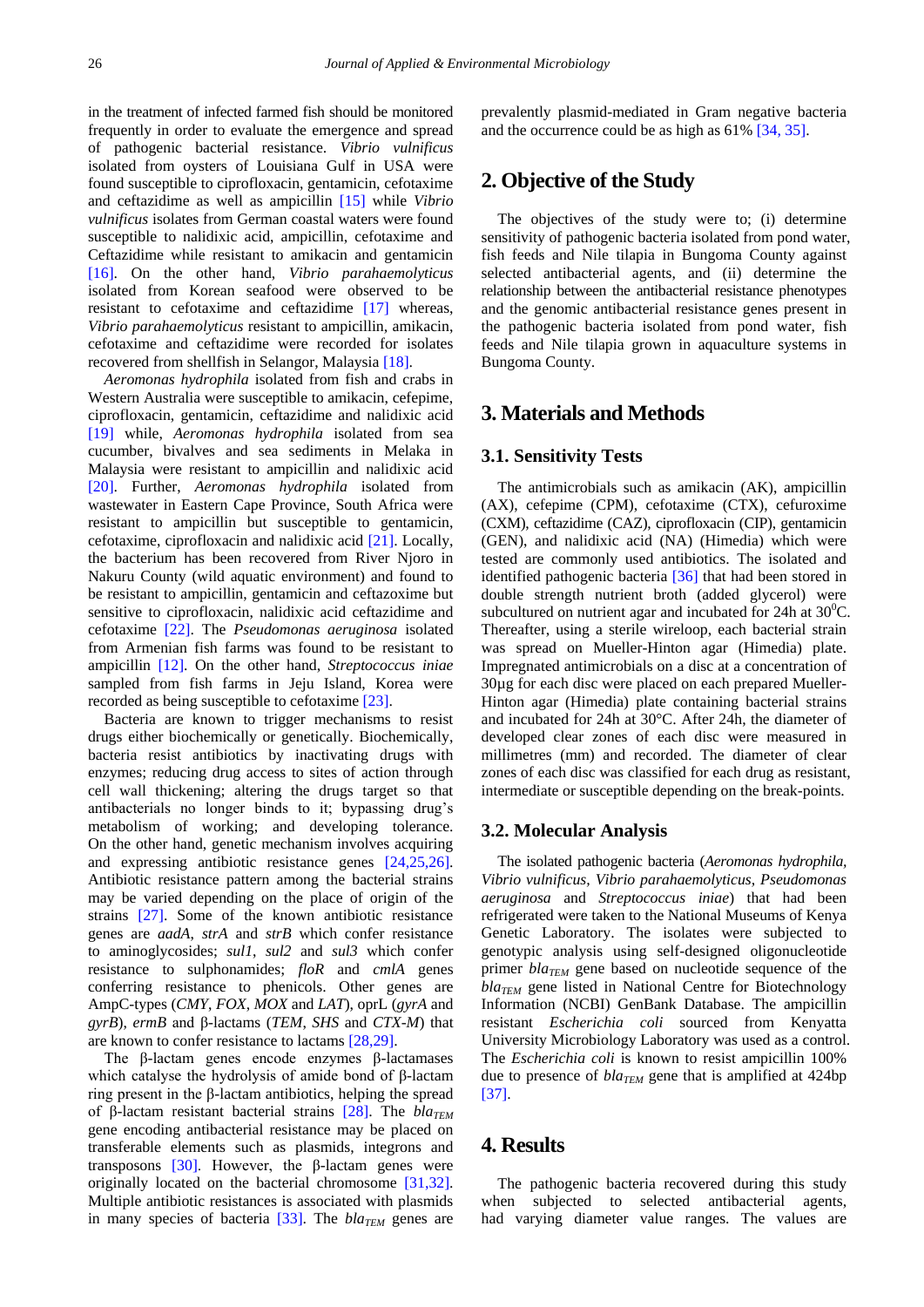classified as S, I, R; where R=resistant, I=intermediate or S=susceptible based on CLSI interpretation guidelines.

## **4.1. Sensitivity of Pathogenic Bacteria Present in Nile Tilapia**

The four pathogenic bacteria recovered from Nile tilapia were susceptible to tested antibacterial agents with different diameter value ranges (Figure 1). *Vibrio vulnificus* which was isolated from fish scales (Plate 1) sampled from Bungoma South Sub County had diameter ranges of 22mm to 5mm. *Vibrio vulnificus* recovered from skin samples from Bungoma West (Plate 2) had diameter ranges of 19mm to 30mm. The bacterium was found to be susceptible to amikacin, ceftazidime, ciprofloxacin, cefuroxime, cefotaxime, cefepime, gentamicin and nalidixic acid. *Vibrio parahaemolyticus* isolated from gills from Bungoma North samples (Plate 3) was found susceptible to amikacin, ceftazidime, ciprofloxacin, cefotaxime, cefepime, gentamicin and nalidixic acid with diameter ranges between 9mm and 29mm.



**Figure 1.** Antimicrobial susceptibility responses for bacterial isolates from Nile tilapia (AK-Amikacin, AX-Ampicillin, CAZ-Ceftazidime, CIP-Ciprofloxacin, CXM-Cefuroxime, CTX- Cefotaxime, CPM-Cefepime, GEN-Gentamicin, and NA-Nalidixic acid)



**Plate 1.** Impregnated sensitivity test for *Vibrio vulnificus* recovered from scales in fish from Bungoma South Sub County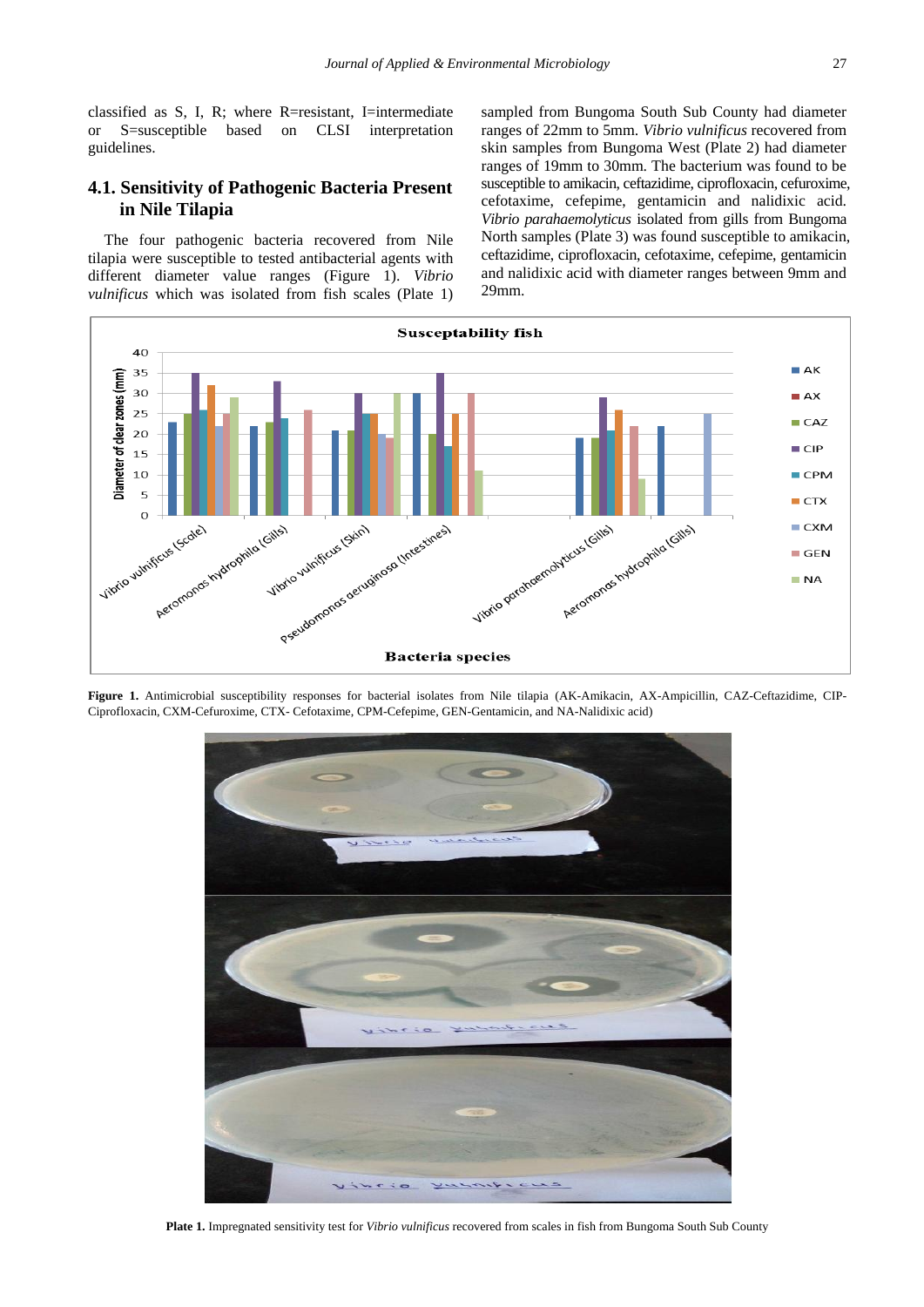

**Plate 2.** Impregnated sensitivity test for V. vulnificus recovered from skin from fish in Bungoma West Sub County



**Plate 3.** Impregnated sensitivity tests for *Vibrio parahaemolyticus* recovered from gills in Bungoma North Sub County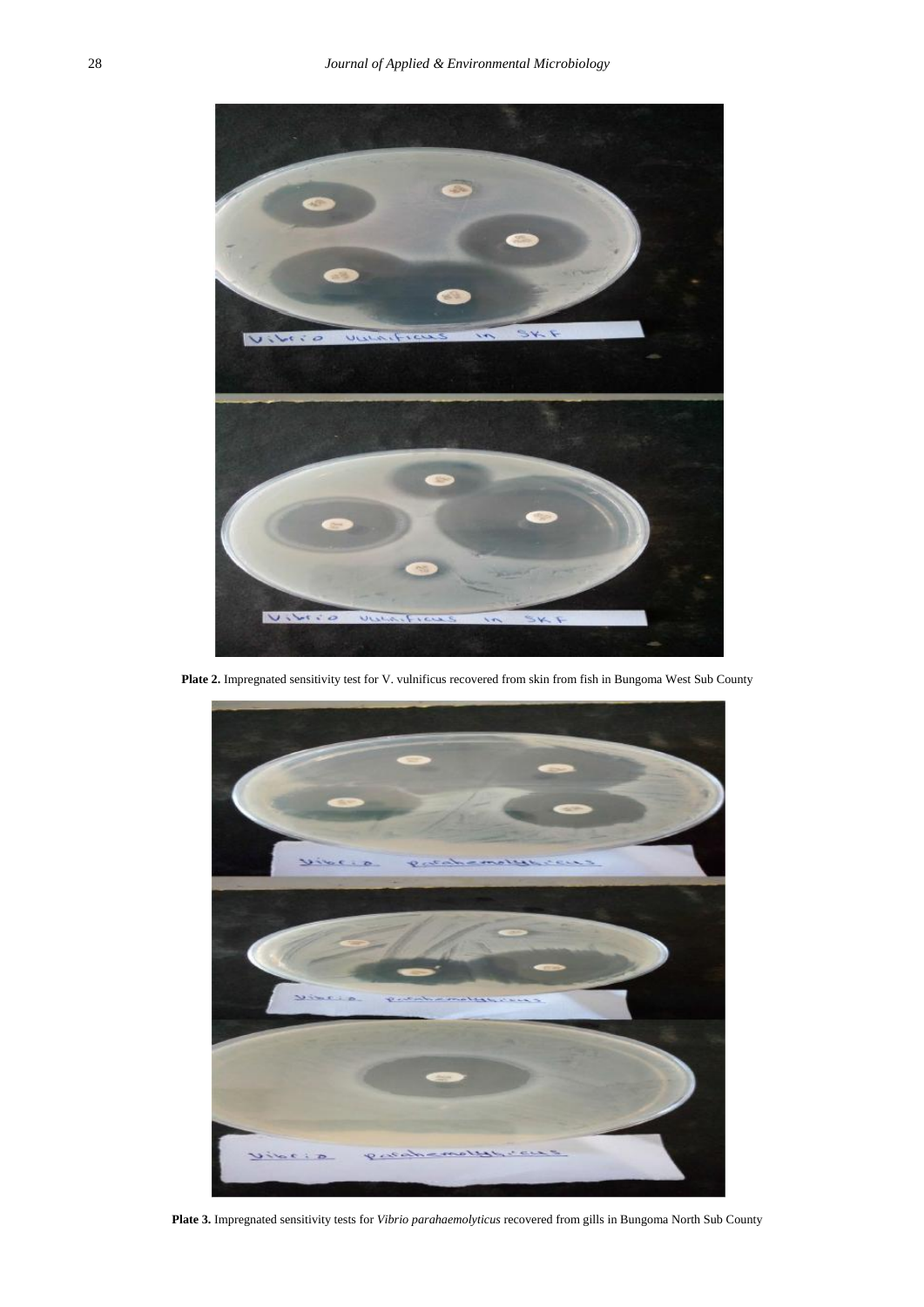

**Plate 4.** Impregnated sensitivity test for *Aeromonas hydrophila* recovered from gills in fish from Bungoma South Sub County



**Plate 5.** Impregnated sensitivity test for *Aeromonas hydrophila* recovered from gills in fish from Bungoma South Sub County

*Aeromonas hydrophila* isolated from gills (Plate 4) for samples from Bungoma East Sub County was found to be susceptible to amikacin, ceftazidime, cefepime, cefuroxime and nalidixic acid with diameter range from 22mm to 26mm. Further, *Aeromonas hydrophila* also isolated from gills (Plate 5) but from Bungoma South Sub County

samples was susceptible to amikacin, ceftazidime, ciprofloxacin, cefepime and gentamicin with diameter ranges of 22mm to 33mm. *Pseudomonas aeruginosa*  isolated from fish intestines (Plate 6) samples from Bungoma West Sub County was susceptible to amikacin, ceftazidime, ciprofloxacin, cefepime, cefotaxime,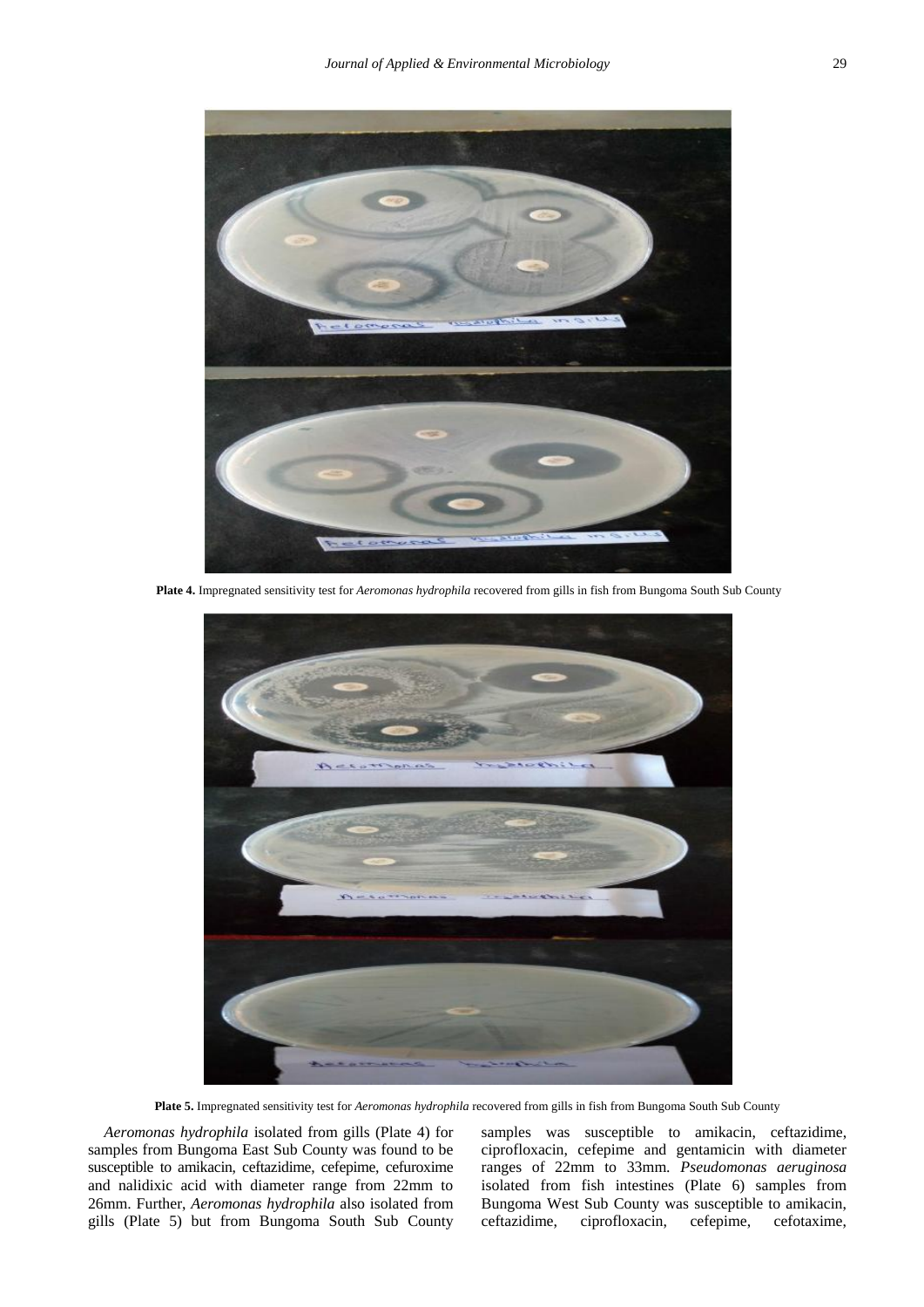gentamicin and nalidixic acid with diameter ranges of 11mm to 35mm. *Aeromonas hydrophila* isolated from gill sample from Bungoma East Sub County was observed to have intermediate sensitivity (moderately susceptible) towards ciprofloxacin, cefotaxime and gentamicin with

ranges from 27mm to 40mm (Figure 2). However, *A. hydrophila* recovered in gills from Bungoma South Sub County samples was found to be moderately susceptible (intermediate) to cefotaxime, cefuroxime and nalidixic acid with ranges of 24mm to 32mm.





**Plate 6.** Impregnated sensitivity test for *Pseudomonas aeruginosa* recovered from intestines in fish from Bungoma West Sub County

**Figure 2.** Antimicrobial intermediate sensitivity responses for bacterial isolates from Nile tilapia (AK-Amikacin, AX-Ampicillin, CAZ-Ceftazidime, CIP-Ciprofloxacin, CXM-Cefuroxime, CTX-Cefotaxime, CPM-Cefepime, GEN-Gentamicin, and NA-Nalidixic acid)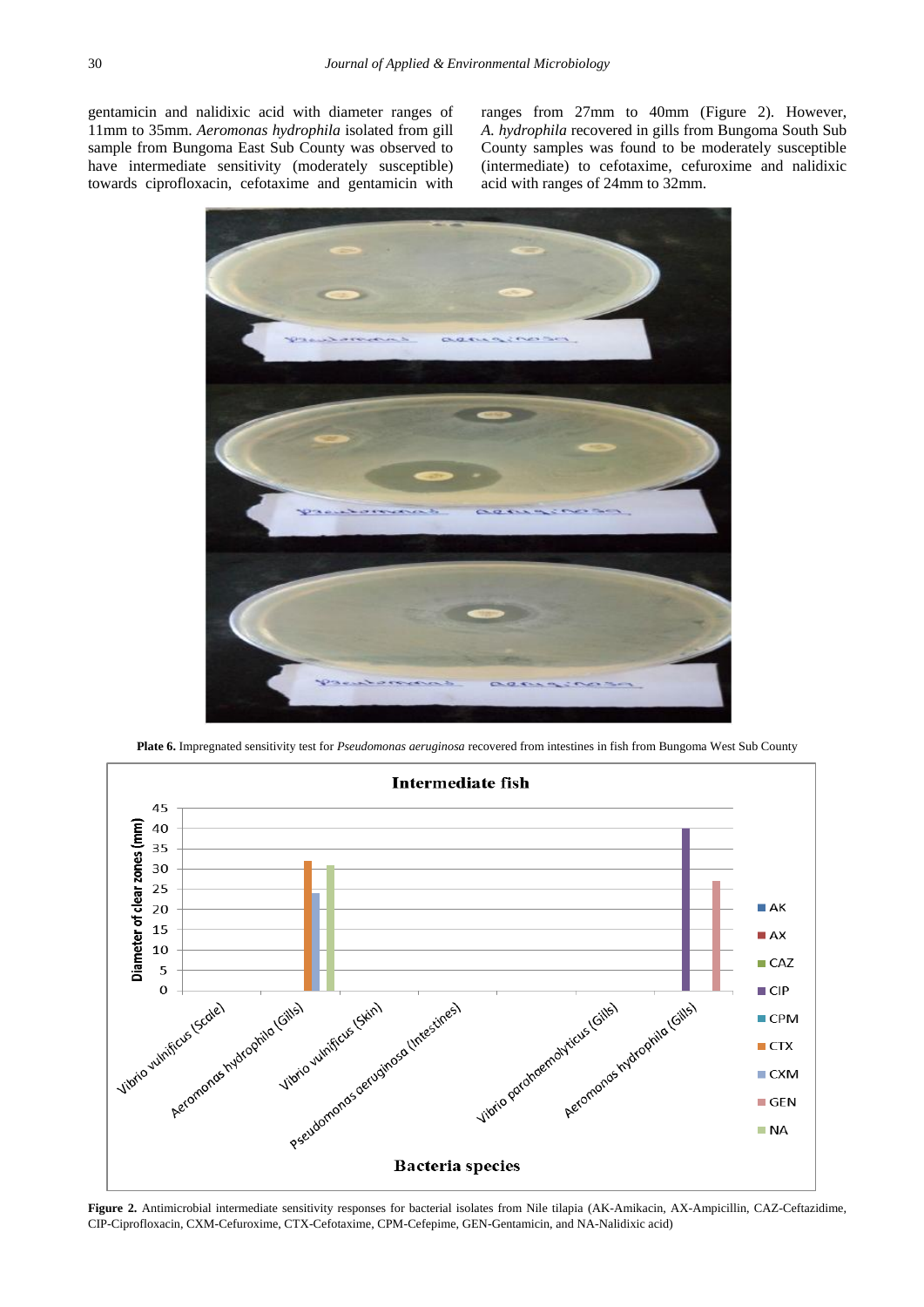

**Figure 3.** Antimicrobial resistant sensitivity for bacterial isolates from Nile tilapia (AK-Amikacin, AX-Ampicillin, CAZ-Ceftazidime, CIP-Ciprofloxacin, CXM-Cefuroxime, CTX- Cefotaxime, CPM-Cefepime, GEN-Gentamicin, and NA-Nalidixic acid)

The four bacterial pathogens; *Vibrio vulnificus*, *Vibrio parahaemolyticus, Aeromonas hydrophila*, and *Pseudomonas aeruginosa* isolated from Nile tilapia were found resistant to ampicillin and cefuroxime (Figure 3). *Vibrio vulnificus*  that was isolated from scales of fish samples from Bungoma South and the skin for samples from Bungoma West was found to resist ampicillin with a diameter range of 0mm. *Vibrio parahaemolyticus* isolated from fish gill samples from Bungoma North Sub County was resistant to ampicillin and cefuroxime with a diameter range of 0mm for both agents. Further, *Aeromonas hydrophila* isolated from gills of fish sampled from Bungoma East Sub County and Bungoma South Sub County were resistant to ampicillin with a diameter range of 0mm. Besides, *Pseudomonas aeruginosa* that was isolated from intestines in fish sampled from Bungoma West sub County was resistant to ampicillin with a diameter range of 3mm and cefuroxime with a diameter range of 0mm. Overall, it was found that there was no significant difference in resistance of different pathogenic bacteria recovered from Nile tilapia (*P*=0.087). There was no significant difference among the tested agents across the sub counties (*P*=0.189).

## **4.2. Responses of Pathogenic Bacteria Present in Fish Ponds**

*Aeromonas hydrophila* was isolated from pond water

samples from Bumula, Bungoma South and Bungoma West Sub Counties. In Bumula Sub County, *Aeromonas hydrophila* was susceptible to amikacin, ceftazidime, ciprofloxacin, cefotaxime, cefepime, gentamicin and nalidixic acid with diameter of clear zones ranging from 21mm to 38mm (Plate 7). However, the bacterium was found to be moderately resistant to ampicillin and cefuroxime with diameter ranges of 5mm and 11mm respectively. In Bungoma South, the isolated *Aeromonas hydrophila*  (Plate 8) was found to be resistant to ampicillin with diameter of 0mm but moderately susceptible to ceftazidime and cefuroxime at 24mm range of diameters each. Further, the bacterium was susceptible to amikacin, ciprofloxacin, cefotaxime, cefepime, gentamicin and nalidixic acid with diameter ranges from 20mm to 28mm. On the other hand, in Bungoma West, *Aeromonas hydrophila* (Plate 9) was found resistant to ampicillin at 0mm diameter and moderately susceptible to cefuroxime with a diameter of 20mm. The isolates were susceptible to amikacin, ceftazidime, ciprofloxacin, cefotaxime, cefepime, gentamicin and nalidixic acid with diameter ranges of 20mm to 34mm. *Aeromonas hydrophila* was isolated from pond water samples from Bumula, Bungoma South and Bungoma West Sub Counties (Figure 4). The tested antibacterial agents were found to be significantly different (*P*=0.00). Nevertheless, among the sub counties, the antibacterial agents were not significantly different (*P*=0.357).



**Plate 7.** Impregnated sensitivity test for *Aeromonas hydrophila* as isolated from pond water in Bumula Sub County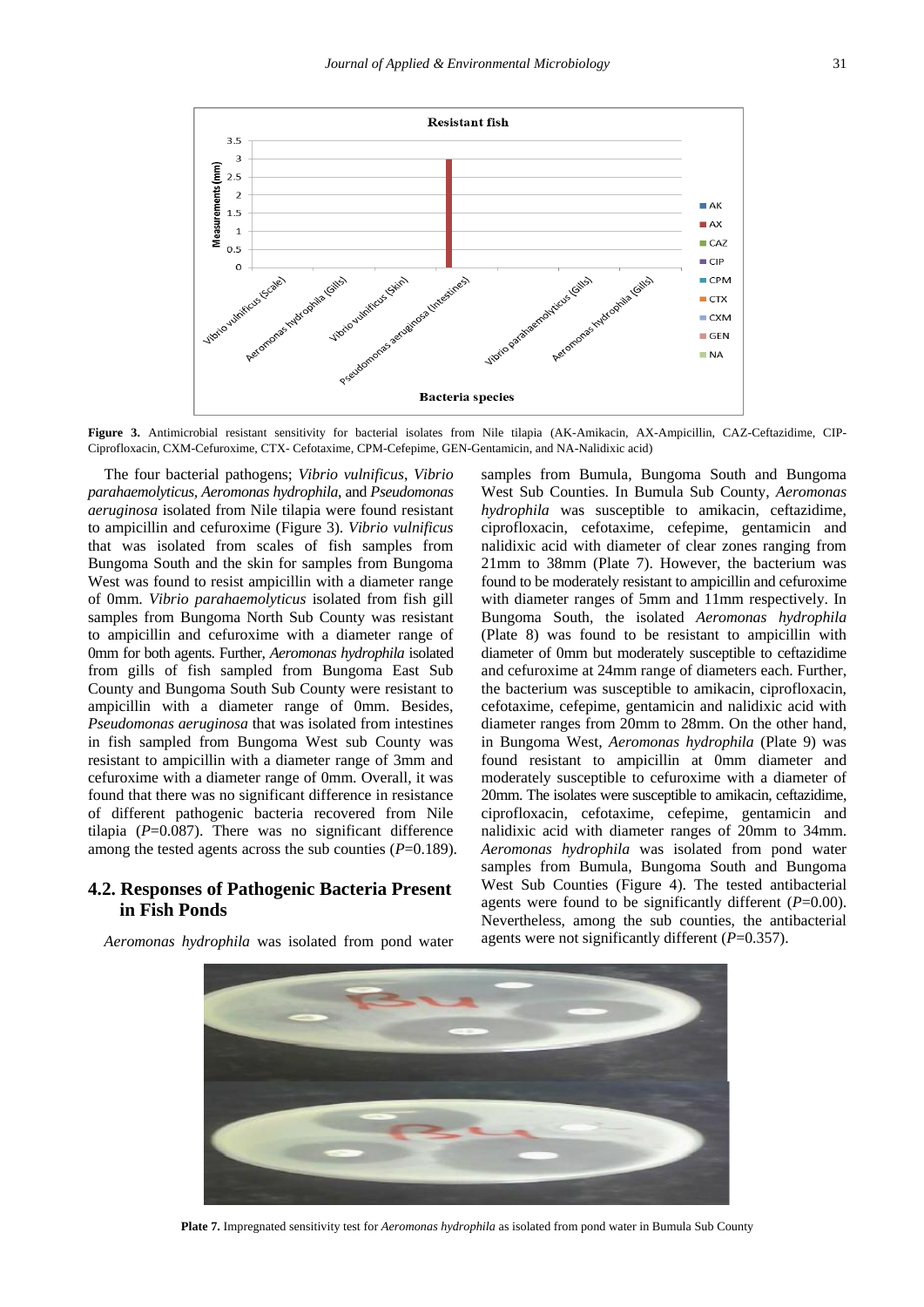

**Plate 8.** Impregnated sensitivity test for *Aeromonas hydrophila* as isolated from pond water in Bungoma South Sub County



**Plate 9.** Impregnated sensitivity test for *Aeromonas hydrophila* isolated from pond water in Bungoma West Sub County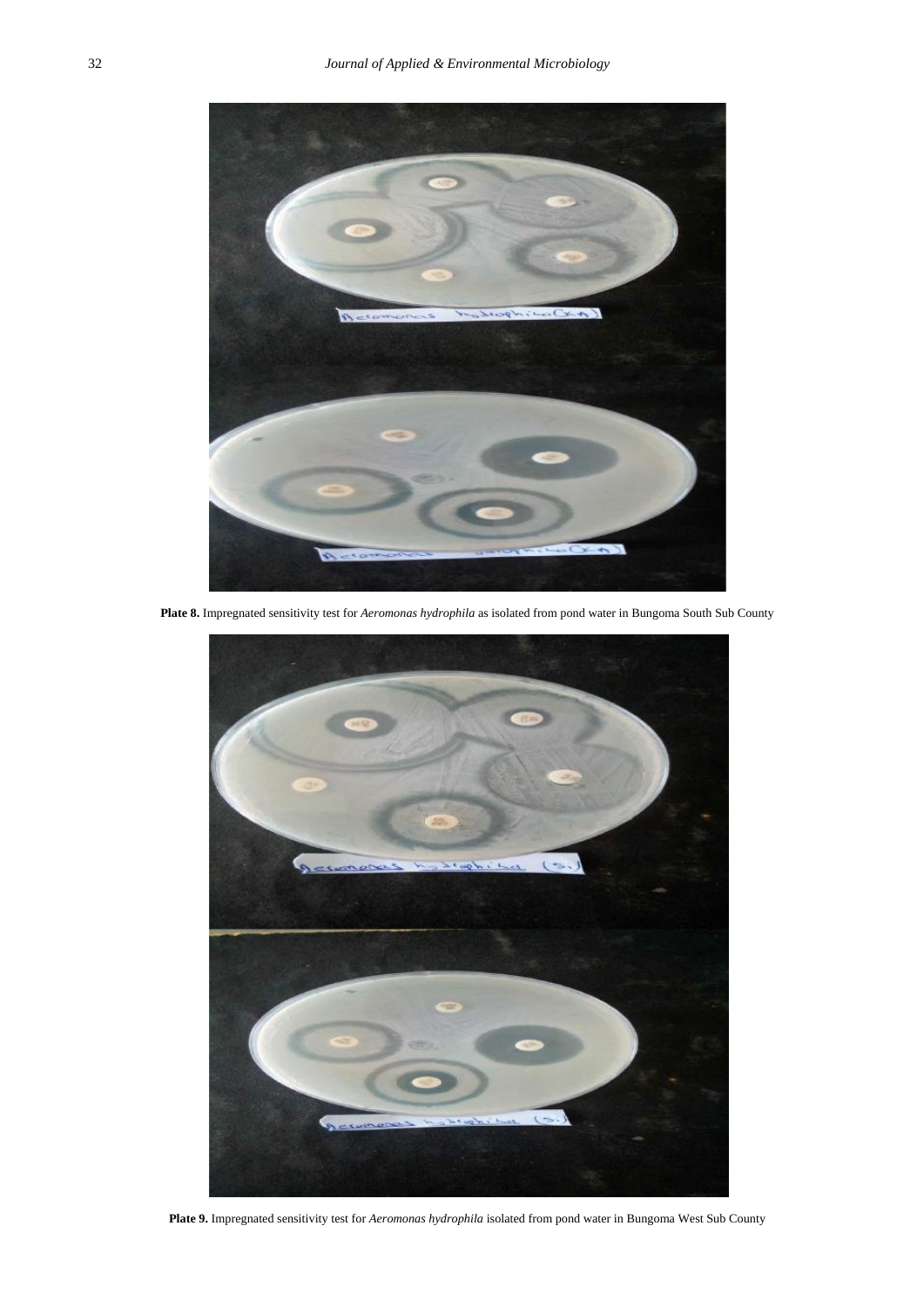

**Figure 4.** Sensitivity for bacterial isolates from pond water (AK-Amikacin, AX-Ampicillin, CAZ-Ceftazidime, CIP-Ciprofloxacin, CXM-Cefuroxime, CTX- Cefotaxime, CPM-Cefepime, GEN-Gentamicin, and NA-Nalidixic acid)



**Figure 5.** Responses of bacteria isolated from fish feeds (AK-Amikacin, AX-Ampicillin, CAZ-Ceftazidime, CIP-Ciprofloxacin, CXM-Cefuroxime, CTX- Cefotaxime, CPM-Cefepime, GEN-Gentamicin, and NA-Nalidixic acid)



**Plate 10.** Impregnated sensitivity test for *Streptococcus iniae* isolated from fish feeds in Bungoma West Sub County fish feed miller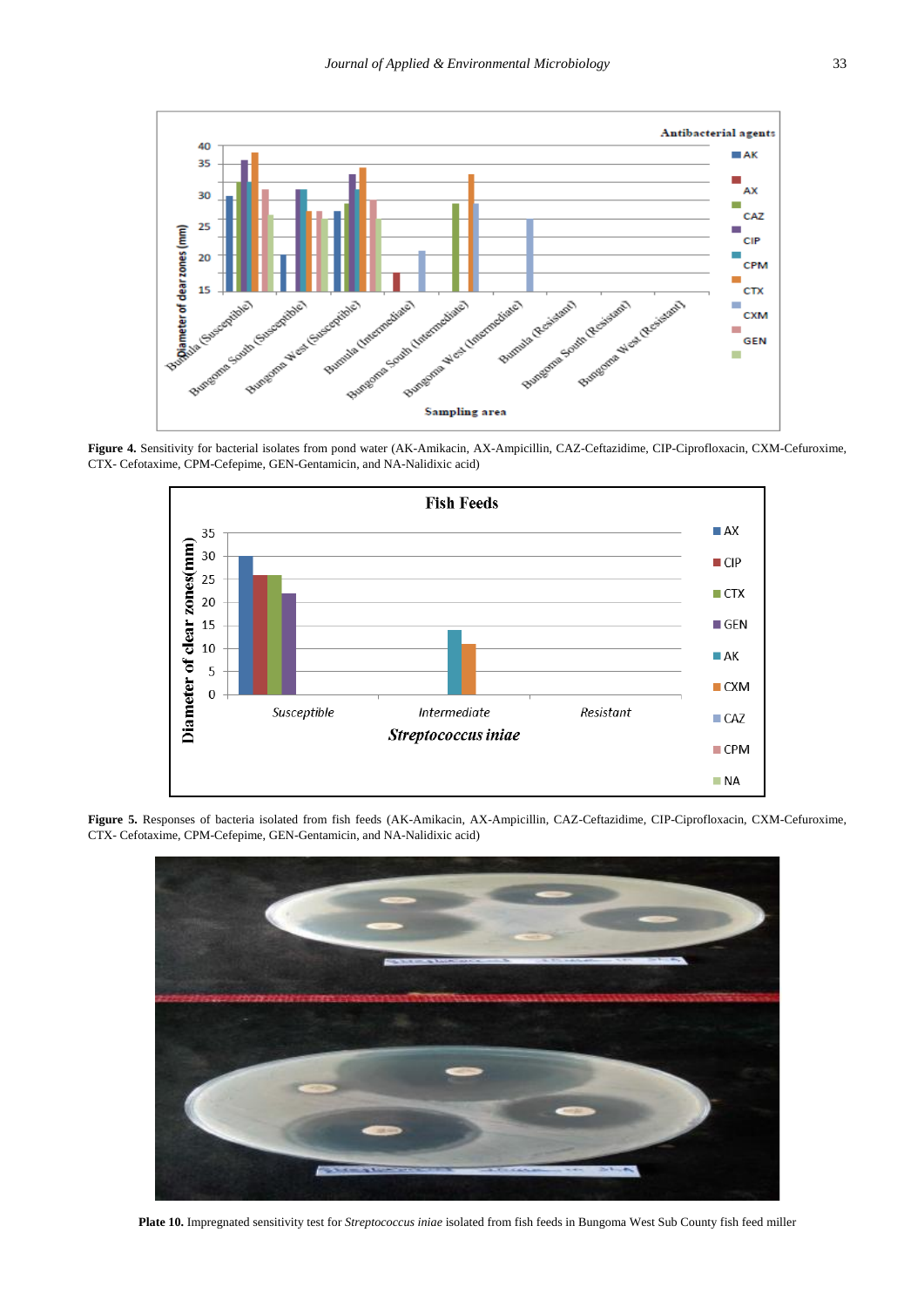# **4.3. Responses of Pathogenic Bacteria Present in Fish Feeds**

*Streptococcus iniae* isolated from fish feeds sourced from Bungoma West Sub County had varying sensitivity levels towards the tested antibacterial agents (Figure 5). It was found to be resistant to ceftazidime, ciprofloxacin and nalidixic acid with diameter ranges of 0mm and moderately susceptible to amikacin and cefuroxime at a diameter range of 14mm and 11mm, respectively. The recovered bacterium was susceptible to ampicillin, cefotaxime, cefepime and gentamicin with ranges from 20mm to 30mm (Plate 10).

#### **4.4. Molecular Analysis**

The *blaTEM-1a* gene was detected in all the five different bacterial strains. The *blaTEM-1a* gene was amplified about 424bp (Figure 6). Further, nucleotide sequences showed 100% sequences identity with the blaTEM-1a gene (GenBank Accession Numbers: BankIt2236899

Seq1a MN114035, BankIt2236899 Seq1b MN114036, BankIt2236899 Seq2a MN114037, BankIt2236899 Seq2b MN114038, BankIt2236899 Seq3a MN114039, BankIt2236899 Seq3b MN114040, BankIt2236899 Seq4a MN114041, BankIt2236899 Seq4b MN114042, BankIt2236899 Seq5a MN114043, BankIt2236899 Seq5b MN114044, BankIt2236899 Seq6a MN114045, BankIt2236899 Seq6b MN114046, BankIt2236899 Seq7a MN114047, BankIt2236899 Seq7b MN114048, BankIt2236899 Seq8a MN114049, BankIt2236899 Seq8b MN114050, BankIt2236899 Seq9a MN114051, and BankIt2236899 Seq9b MN114052).

The tree with the highest log likelihood (-560.5035) is shown in Figure 7. The percentage of trees in which the associated taxa clustered together is shown next to the branches. The tree is drawn to scale, with branch lengths measured in the number of substitutions per site. The analysis involved 25 nucleotide sequences. Codon positions included were 1st+2nd+3rd+ Noncoding. There were a total of 373 positions in the final dataset.



**Figure 6.** Molecular detection of presence of *blaTEM-1a*; M; 100bp ladder, Negative control, Positive control-*Escherichia coli*, lane 1 *Vibrio parahaemolyticus* isolated from gills in Bungoma North; lane 2 *Vibrio vulnificus* isolated from fish scales in Bungoma South; lane 3 *Aeromonas hydrophila* isolated from pond water in Bungoma South; lane 4 *Pseudomonas aeruginosa* isolated from fish intestines in Bungoma West; lane 5 *Streptococcus iniae* isolated from fish feeds in Bungoma West; lane 6 *Aeromonas hydrophila* isolated from gills in Bungoma East; lane 7 *Aeromonas hydrophila* isolated from gills in Bungoma South; and lane 8 *Vibrio vulnificus* isolated from fish skin in Bungoma West



**Figure 7.** Phylogenetic tree of the extracted bacterial strains together with other strains with *blaTEM-1a* gene indicating similarities to other strains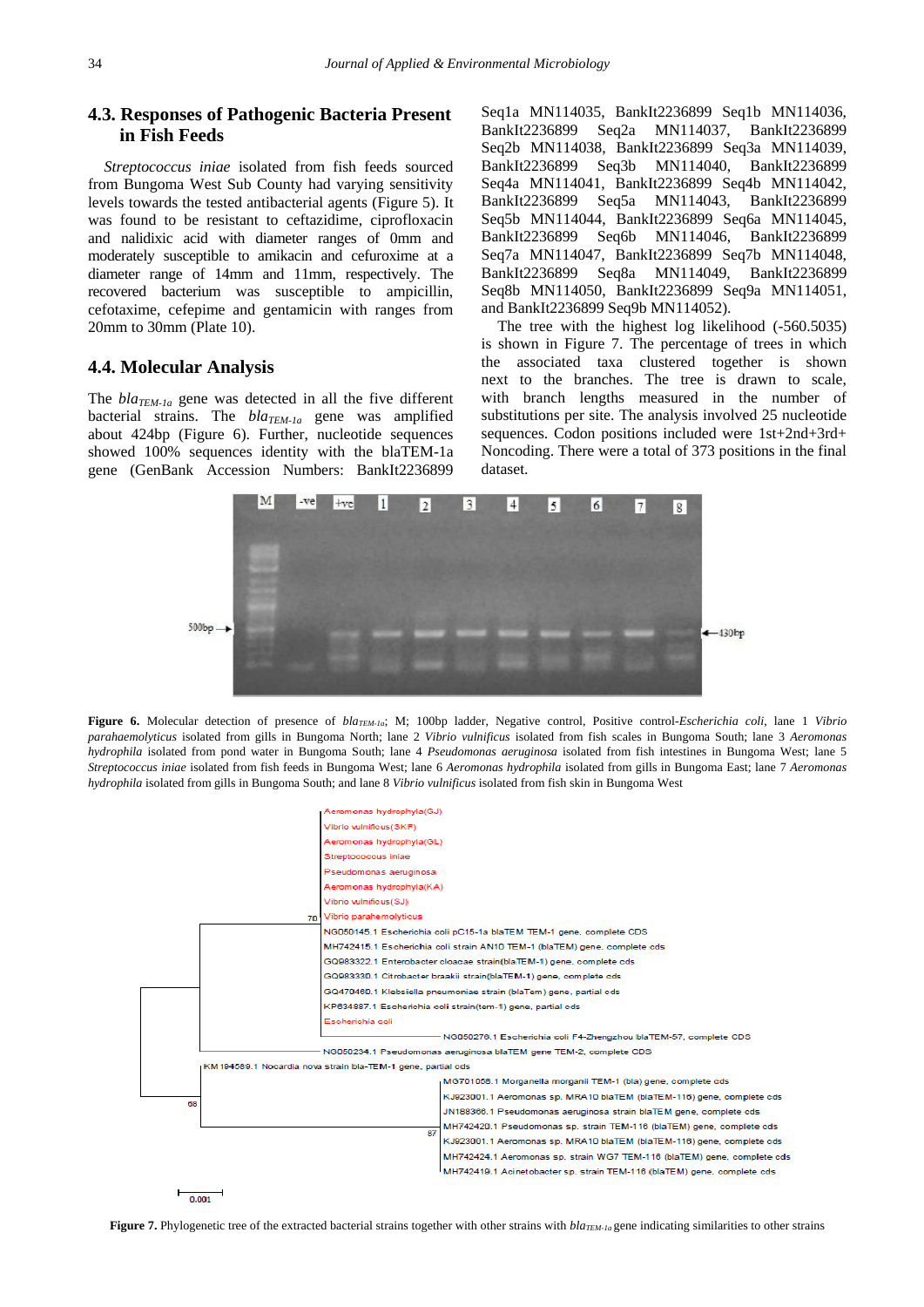# **5. Discussion**

#### **5.1. Sensitivity Tests**

It was observed that *Vibrio vulnificus, Vibrio parahaemolyticus, Aeromonas hydrophila, Pseudomonas aeruginosa* and *Streptococcus iniae* were susceptible, intermediate or resistant to tested antibacterial agents. *Vibrio vulnificus* from scales and skin was resistant to ampicillin but susceptible to ceftazidime, ciprofloxacin, cefotaxime and gentamicin. This implies that the bacterium possess ampicillin resistant genes within its chromosomes or plasmids. However, *Vibrio vulnificus*  isolated from oysters of Louisiana Gulf in USA were susceptible to ciprofloxacin, gentamicin, cefotaxime and ceftazidime as well as ampicillin [\[15\].](#page-12-1) Further, the current study did not recover *Vibrio vulnificus* from pond water but *Vibrio vulnificus* isolates from German coastal waters were found susceptible to nalidixic acid, ampicillin, cefotaxime and ceftazidime while resistant to amikacin and gentamicin [\[16\].](#page-12-2) This indicates that *Vibrio vulnificus*  in Louisiana Gulf and German coastal waters had not acquired ampicillin resistant genes.

In the current study, *Vibrio parahaemolyticus* was found to be susceptible to cefotaxime and ceftazidime. However, the bacterium isolated from Korean seafood was observed to be resistant to cefotaxime and ceftazidime [\[17\].](#page-12-3) It could be that the *Vibrio parahaemolyticus* isolated from fish in Bungoma County aquaculture systems had not developed any antibiotic resistance mechanisms. Further, *Vibrio parahaemolyticus* has been reported to be resistant to ampicillin, amikacin, cefotaxime and ceftazidime for isolates recovered from shellfish in Selangor, Malaysia [\[18\].](#page-12-4) It could be that *Vibrio parahaemolyticus* in marine environments had developed resistant genes against ampicillin, ceftazidime and cefotaxime unlike in freshwater aquaculture environment, where *Vibrio parahaemolyticus*  has not acquired resistance genes. This is because sea and oceanic environments have other pollutants which force the fish to develop resistance. Such pollutants may not be in pond water.

*Aeromonas hydrophila* recovered from Nile tilapia were susceptible to amikacin, cefepime, ciprofloxacin, gentamicin, ceftazidime, cefuroxime and nalidixic acid. In agreement with the current study, *Aeromonas hydrophila*  recovered from fish and crabs in Western Australia were susceptible to amikacin, cefepime, ciprofloxacin, gentamicin, ceftazidime and nalidixic acid [\[19\].](#page-12-5) This implies that the isolated *Aeromonas hydrophila* strains in the current study and those from Western Australia have not developed resistance against the aforementioned antibacterial agents. At the same time the *Aeromonas hydrophila* isolated in Bungoma East and Bungoma South sub counties were moderately susceptible to ciprofloxacin, cefotaxime as well as gentamicin and cefotaxime, cefuroxime and nalidixic acid respectively. However, *Aeromonas hydrophila* isolated from Nile tilapia from Al-manzala fish farms in Dakahlia governorate, Egypt found moderately susceptible to cefotaxime [\[38\].](#page-12-19) This implies that the strain could be possessing geographically different genes that confer mild resistance against antibacterial agents selected in this study. Furthermore, *Aeromonas hydrophila* from gills for samples from Bungoma South and Bungoma East Sub

Counties were resistant to ampicillin in the present study. This concurs with the earlier study that reported *Aeromonas hydrophila* recovered from farmed *Tilapia mossambicus* in Malaysia being resistant to ampicillin [\[39,40\].](#page-12-20)

*Pseudomonas aeruginosa* was found resistant to ampicillin and cefuroxime. Uniquely, the isolates had resistance radia at 3 mm against ampicillin whose cutoff is 13mm unlike other isolated bacterial pathogens in this study that had radia at 0mm against ampicillin. This implies that *Pseudomonas aeruginosa* is sparingly resistant to ampicillin compared to other recovered bacterial pathogens. On the other hand, *Pseudomonas aeruginosa* isolated from Armenian fish farms has concurrently been found resistant to ampicillin. This study also found that *Pseudomonas aeruginosa* was resistant to ampicillin indicating similarity in the ampicillin resistant gene[s \[12\].](#page-11-5) Furthermore, it was observed during this study that among the bacterial isolates, only *Pseudomonas aeruginosa* was resistant to cefuroxime while the rest were susceptible. It maybe that *Pseudomonas aeruginosa*  possesses cefuroxime resistant genes.

*Aeromonas hydrophila* isolated from water in the current study were susceptible to ciprofloxacin, gentamicin, ceftazidime, amikacin, cefepime, cefotaxime, cefuroxime and nalidixic acid but resistant to ampicillin. This could mean that the bacterium has developed tolerance against ampicillin over time being an environmental bacterium. Locally the bacterium has been recovered from River Njoro in Nakuru County (wild aquatic environment) and found to be resistant to ampicillin, gentamicin and ceftazoxime but sensitive to ciprofloxacin, nalidixic acid ceftazidime and cefotaxime [\[22\].](#page-12-8) Besides, *Aeromonas hydrophila*  isolated from wastewater in Eastern Cape Province, South Africa were resistant to ampicillin but with susceptibility against gentamicin, cefotaxime, ciprofloxacin and nalidixic acid [\[21\].](#page-12-7) It is noted that *Aeromonas hydrophila*  isolated from sea cucumber, bivalves and sea sediments in Melaka in Malaysia were resistant to ampicillin and nalidixic acid [\[20\].](#page-12-6) This implies the bacterium uses different parameters such as inactivating drugs with enzymes and efflux pumps [\[24,25,26\].](#page-12-10)

*Streptococcus iniae* recovered from fish feeds in this study were resistant to ceftazidime, cefepime and nalidixic acid but were intermediate to amikacin and cefuroxime. The key observation here is that the strain was susceptible to ampicillin unlike the other four bacterial pathogens isolated from Nile tilapia and pond water that were all resistant to ampicillin. This could be because *Streptococcus iniae* is Gram positive while the other four strains are Gram negative. *Streptococcus iniae*  obtained from fish farms in Jeju Island, Korea were documented as being susceptible to cefotaxime [\[21\].](#page-12-7) Similarly, it was found in the current study that *Streptococcus iniae* was susceptible to cefotaxime implying that though the two strains are from different geographical areas they possess similar genes that are susceptible to cefotaxime.

#### **5.2. Molecular Analysis**

The recovery of  $bla_{TEM}$  gene in the five bacterial pathogens demonstrates that antibacterial resistance was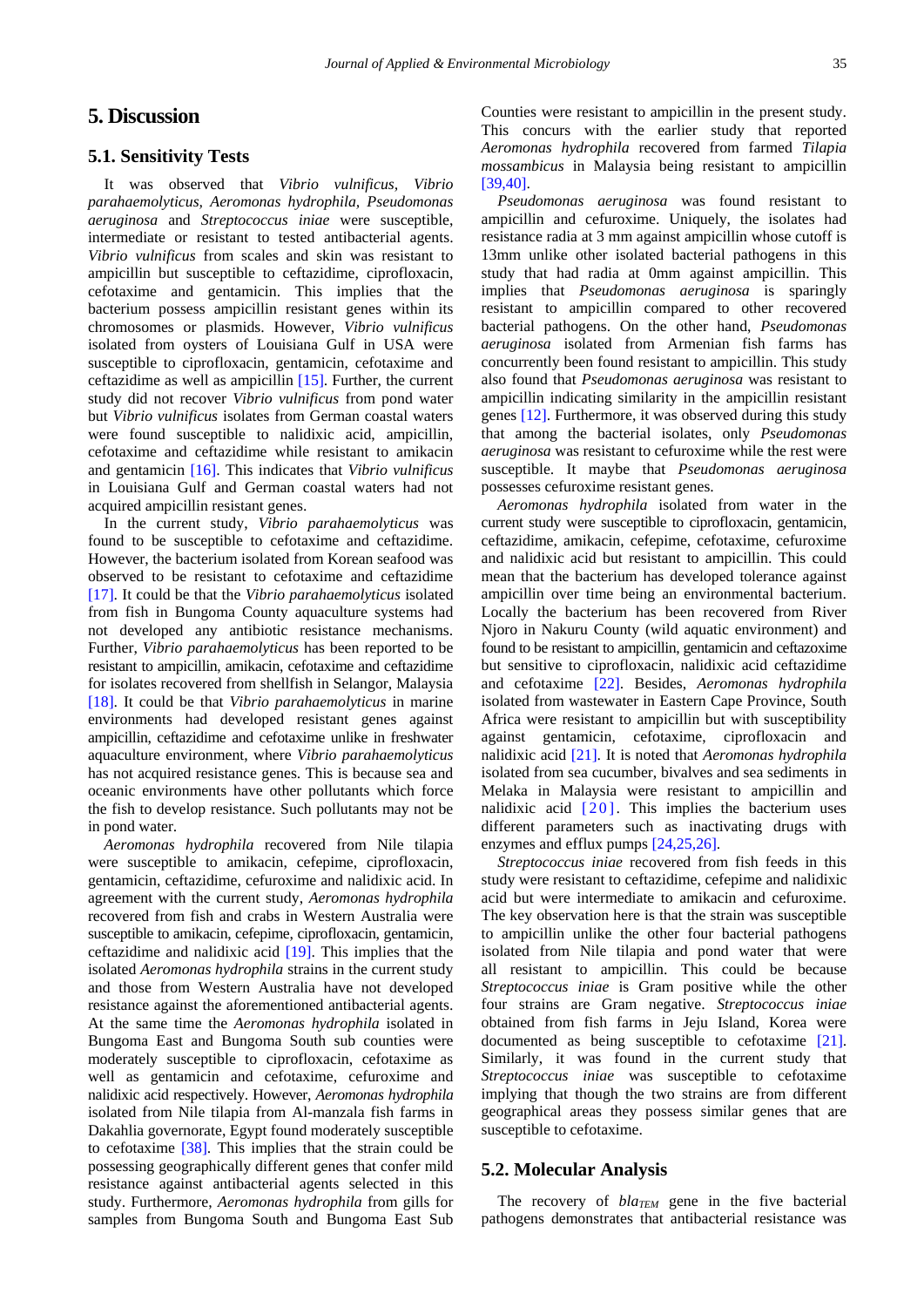due to its presence. Further, the  $bla_{TFM}$  gene was isolated from plasmids meaning antibacterial resistance was plasmid-mediated. This observation concurs with other studies that had shown presence of *blaTEM-1a* gene in *Aeromonas hydrophila*. The *blaTEM-1a* gene was present in *Aeromonas hydrophila* recovered from River Njoro, Nakuru in Kenya [\[20\]](#page-12-6) and in *Aeromonas hydrophila*  isolated from wastewater samples in South Africa [\[19\].](#page-12-5) The *blaTEM-1a* gene was also present in *Aeromonas hydrophila* isolated from wild water in Brazil [\[41\].](#page-12-21) However, another study disagrees with this study as it had observed that bacterial pathogens including *Aeromonas hydrophila* resistance against antimicrobials is chromosomally mediated [\[42\].](#page-12-22)

In the current study, it was found that *Streptococcus iniae* was phenotypically resistant to ciprofloxacin, ceftazidime and nalidixic acid. However, it has been reported that *Aeromonas* spp. resistances against ciprofloxacin and nalidixic acid is due to mutations in the *gyrA* region of the QRDR [\[43,44\].](#page-12-23) The recovery of *blaTEM* gene from *Pseudomonas aeruginosa* in the current study is in concurrence with earlier reports [\[45\].](#page-12-24) Previous studies have shown that predominant ESBL genes in *Pseudomonas aeruginosa* are TEM (Temoneira), SHV (Sulfhydryl), CTX-M (Cefotaximase), PER (*Pseudomonas* ESBL), VEB (Vietnamase ESBL) and GES (Guiana ESBL) types from different parts of the World [\[45\].](#page-12-24)

# **6. Conclusion**

The five pathogenic bacteria recovered in aquaculture systems in Bungoma County had varying sensitivity towards tested antibacterial agents. *Vibrio vulnificus* was susceptible to all tested agents except ampicillin. However, *Vibrio parahaemolyticus*, *Aeromonas hydrophila* and *Pseudomonas aeruginosa* recovered from Nile tilapia were found to have intermediate and resistant sensitivity to more than one antibacterial agent. Further, *Aeromonas hydrophila*  recovered from pond water was resistant to more than one agent tested. Again, *Streptococcus iniae* isolated from fish feeds was resistant to more than three agents. Therefore, it is concluded that *Vibrio parahaemolyticus*, *Aeromonas hydrophila, Pseudomonas aeruginosa* and *Streptococcus iniae* are multi-drug resistant bacterial strains unlike *Vibrio vulnificus* that was found to be single drug resistant.

The five pathogenic bacteria recovered in aquaculture systems in Bungoma County had varying sensitivity towards tested antibacterial agents. *Vibrio vulnificus* was susceptible to all tested agents except ampicillin. However, *Vibrio parahaemolyticus*, *Aeromonas hydrophila* and *Pseudomonas aeruginosa* recovered from Nile tilapia were found to have intermediate and resistant sensitivity to more than one antibacterial agent. Further, *Aeromonas hydrophila* recovered from pond water was resistant to more than one agent tested. Again, *Streptococcus iniae*  isolated from fish feeds was resistant to more than three agents. Therefore, it is concluded that *Vibrio parahaemolyticus*, *Aeromonas hydrophila, Pseudomonas aeruginosa* and *Streptococcus iniae* are multi-drug resistant bacterial strains unlike *Vibrio vulnificus* that was found to be single drug resistant. All the pathogenic bacteria were found to possess the *blaTEM-1a* gene.

Therefore, there was a positive relationship between phenotypic and genomic antibacterial resistance among the pathogenic bacteria recovered from Nile Nile tilapia, pond water and fish feeds in the current study.

## **Acknowledgements**

We acknowledge the National Commission for Science, Technology and Innovation-Kenya for the Post-Graduate Students Funding grant for the financing of the study. We also acknowledge Kenyatta University for providing us with space and some useful reagents and the fish farmers in Bungoma County for allowing us to sample fish and water from their ponds.

#### **References**

- <span id="page-11-0"></span>[1] Yang, J. F., Ying, G. G., Zhao, J. L., Tao, R., Su, H. C. and Chen, F, Simultaneous determination of four classes of antibiotics in sediments of the Pearl Rivers using RRLC-MS/MS. *Science Total Environment,* 408:3424-3432, March. 2010.
- [2] Tamtam, F., Mercier, F., Le Bot, B., Eurin, J., Tuc Dinh, Q., Clément, M and Chevreuil, M, Occurrence and fate of antibiotics in the Seine River in various hydrological conditions. *Science Total Environment*, 393:84-95, 2008
- [3] Boxall, A. B. A., Blackwell, P. A., Cavallo, R., Kay, P. and Tolls, J, The sorption and transport of a sulfonamide antibiotic in soil system. *Toxicology Letters*, 131:19-28. 2002.
- <span id="page-11-1"></span>[4] Shaw, K. S., Rosenberg, G. R. E., He, X., Jacobs, J. M., Crump, B. C. and Sapkota, A. R, Antimicrobial susceptibility of *Vibrio vulnificus* and *Vibrio parahaemolyticus* recovered from recreational and commercial areas of Cheaspeake Bay and Maryland coastal bay. *PLoS ONE*, 9: 89616, 2014.
- [5] Daniels, N. A., MacKinnon, L., Bishop, R., Alterkruse, S., Ray, B. and Hammond, R. M, *Vibrio parahaemolyticus* infection in the United States, 1973-1998. Journal of Infectious Diseases, 181: 1661-1666, 2000.
- <span id="page-11-2"></span>[6] Andrews, J. M, Determination of minimum inhibitory concentration. *Journal of Antimicrobial Agents and Chemotherapy*, 48(1): 5-16, 2001.
- <span id="page-11-3"></span>[7] CLSI, Antibacterial Susceptibility Testing Standards Guidelines, Order# 26372, 2013.
- [8] Truong, T. H., Nontawith, A., Prapansak, S. and Songsri, M, Identification and Antibiotic sensitivity test of the Bacteria isolated from Tra catfish (*Pangasianodon hypoththalmus*, Sauvage 1878) cultured in pond in Vietnam. *Kasetsart Journal of Natural Science*, 42:54-60, 2008.
- <span id="page-11-4"></span>[9] Kathleen, M. M., Samuel, L., Felecia, C., Reagan, E. L., Kasing, A., Lesley, M. and Toh, S. C, Antibiotic Resistance of Diverse Bacteria from Aquaculture in Borneo. *International Journal of Microbiology*, Article ID 2164761, 2016.
- [10] Lim, M. H. and A. Kasing, A, Antimicrobial susceptibilities of *Vibrio parahaemolyticus* isolates from tiger shrimps (*Penaeus monodon*) aquaculture in Kuching, Sarawak. *Research Journal of Microbiology*, 8(1):55-62, 2013.
- [11] Shariff, M., Nagaraj, G., Chua, F. H. C. and Wang, Y. G, The use of chemicals in aquaculture in Malaysia and Singapore, in Use of Chemicals in Aquaculture in Asia, J. R. Arthur, C. R. Lavilla Pitogo, and R. P. Subasinghe, Eds. Southeast Asian Fisheries Development Centre, Aquaculture Department, Iloilo, Philippines, 127-140, 2000.
- <span id="page-11-5"></span>[12] Ginovyan, M., Hovsepyan, V., Sargsyan, M., Grigoryan, K. and Trchounian, A, Antibiotic resistance of *Pseudomonas* species isolated from Armenian fish farms. Proceedings of the All-Union Research Institute of Marine Fisheries and Oceanography, 167:163-173, 2017.
- [13] Álvarez, R. J. D., Agurto, C. P., Álvarez, A. M. and Obregón, J. (2004). Resistência ntimicrobiana en bactérias aisladas de til ápias, agua y sedimento em Venezuela. *Revista Científica, FCV-LUZ*, XIV (6):491-499, 2004.